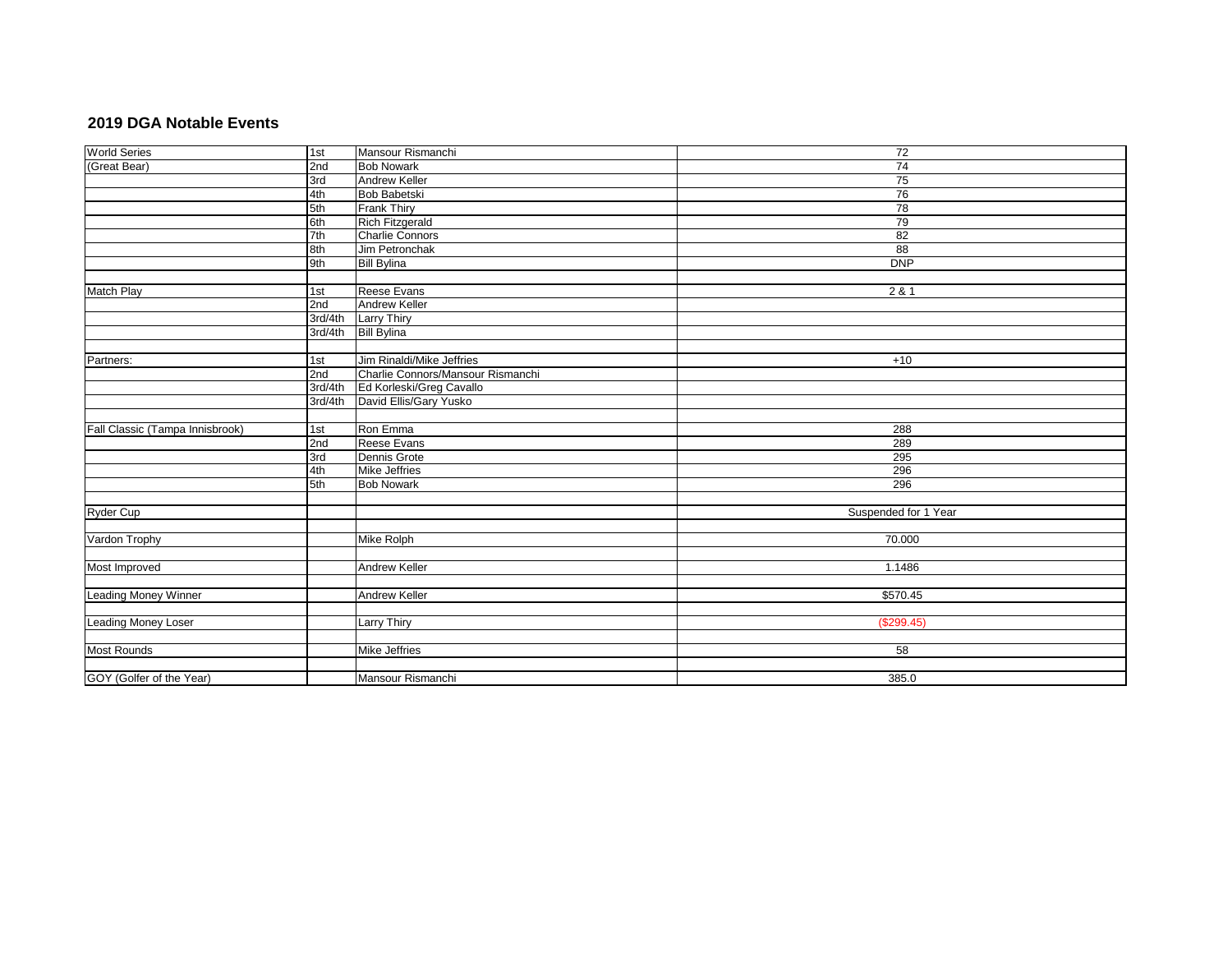## **2019 DGA Notable Events**

| HOLE-IN-ONE                           | Doug Conway                       | 5/8/19 - #2 Dunegrass Golf Club, 137 yards (Non DGA)                     |
|---------------------------------------|-----------------------------------|--------------------------------------------------------------------------|
|                                       |                                   |                                                                          |
| <b>EAGLES</b>                         | Reese Evans                       | 5/4/19 - Cliffs Keowee Springs #6, 470 yard Par 5, Dr, 6 Iron, 5 ft putt |
|                                       | <b>Charlie Connors</b>            | 9/13/19 - Great Bear #15, 10 foot putt                                   |
|                                       |                                   |                                                                          |
| All DGA Johnnys                       |                                   | 46 (26 Good Johnnys, 20 Bad Johnnys)                                     |
|                                       |                                   |                                                                          |
| Most Johnnys (10-14)                  | <b>Rich Fitzgerald</b>            | 5                                                                        |
|                                       |                                   |                                                                          |
| Most Super Johnnys (15-19)            | Mike Jeffries & Ed Korleski       | $\overline{1}$                                                           |
|                                       |                                   |                                                                          |
| Most Mega Johnnys (20 -24)            | Rich Fitzgerald & John Rutigliano | $\overline{\mathbf{1}}$                                                  |
|                                       |                                   |                                                                          |
| Most Desi's (> 25)                    |                                   |                                                                          |
|                                       |                                   |                                                                          |
| Most Equity Strokes (in 1 round)      | Dave Perry                        | 9 - 4/27/19 (Green Knoll)                                                |
|                                       |                                   |                                                                          |
| Most Equity Strokes (Full Year)       | Dave Perry                        | 75                                                                       |
|                                       |                                   |                                                                          |
| <b>Highest Average Equity Strokes</b> | John Desimone                     | 2.38 per round                                                           |
|                                       |                                   |                                                                          |
| <b>Major Anniversaries</b>            | Reese Evans                       | 10 years                                                                 |
|                                       | <b>Jay Griffith</b>               | 5 years                                                                  |
|                                       | <b>Bob Keller</b>                 | 35 years                                                                 |
|                                       | Ed Korleski                       | 25 years                                                                 |
|                                       | Dan Price                         | 20 years                                                                 |
|                                       | Ed Rackowski                      | 55 years                                                                 |
|                                       | John Rutigliano                   | 20 years                                                                 |
|                                       | Mark Schuler                      | 15 years                                                                 |
|                                       | Gary Yusko                        | 5 years                                                                  |
|                                       |                                   |                                                                          |
| <b>Milestones</b>                     | Dennis Grote                      | 900 Rounds (10/7/19 - Innisbrook Island - 94)                            |
|                                       | Min Minutello                     | 2900 Rounds (3/28/19 - Rossmoor - 98)                                    |
|                                       | <b>Bob Nowark</b>                 | 600 Rounds (9/14/19 - Great Bear - 109)                                  |
|                                       | Jim Rinaldi                       | 800 Rounds (2/23/19 - Spooky Brook - 84)                                 |
|                                       | Larry Thiry                       | 1500 Rounds (6/22/19 - Neshanic Valley R/L -112)                         |
|                                       |                                   |                                                                          |
|                                       |                                   |                                                                          |
|                                       |                                   |                                                                          |
|                                       |                                   |                                                                          |
| Hall of Fame                          |                                   |                                                                          |
|                                       |                                   |                                                                          |